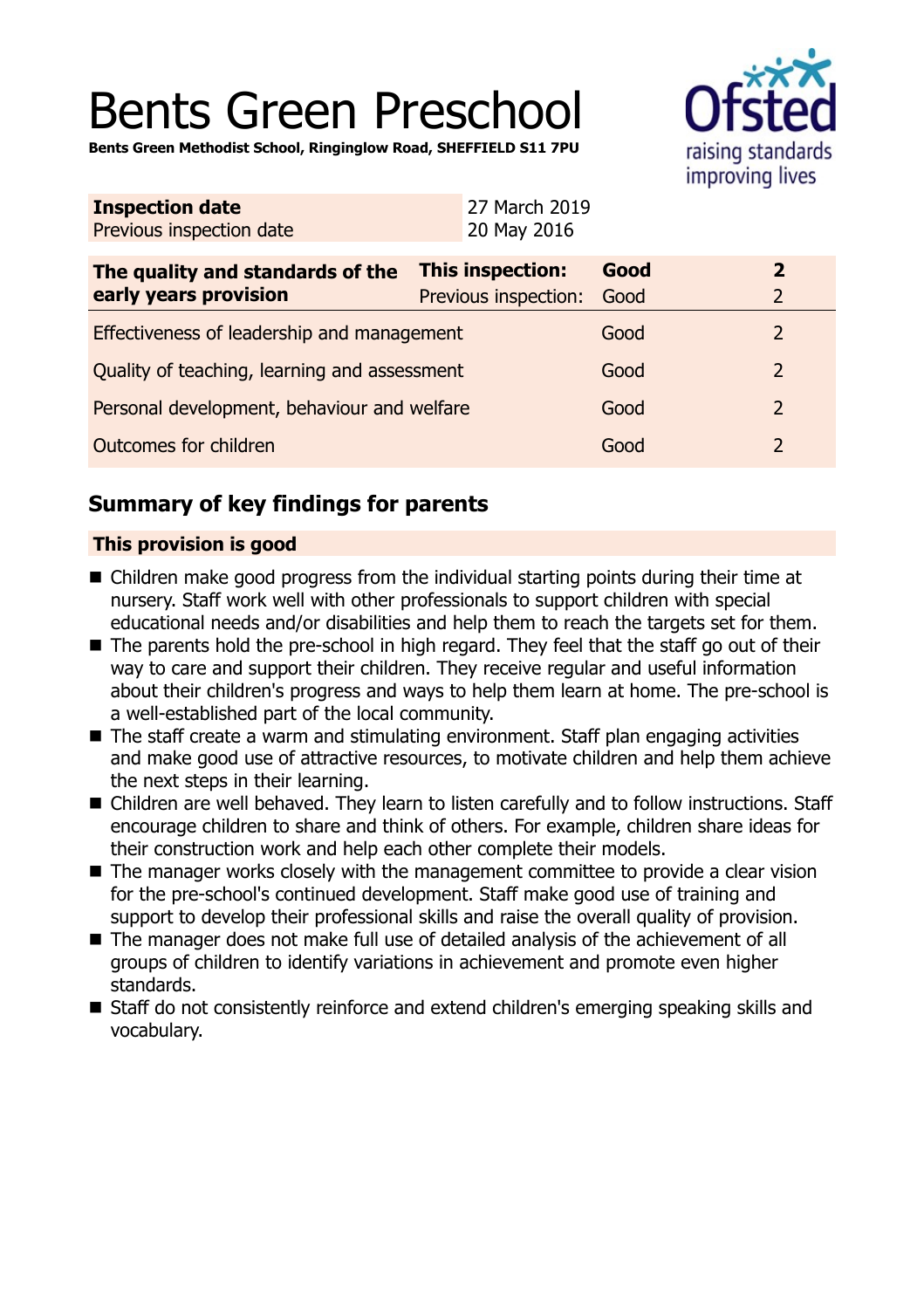## **What the setting needs to do to improve further**

## **To further improve the quality of the early years provision the provider should:**

- build on procedures to analyse and compare the achievement of all groups of learners, to further raise standards
- strengthen the strategies to consistently reinforce and extent children's vocabulary and language skills.

### **Inspection activities**

- $\blacksquare$  The inspector observed the quality of teaching during activities indoors and outdoors and assessed the impact this has on children's learning.
- $\blacksquare$  The inspector completed joint observations with the pre-school manager.
- The inspector held a meeting with the pre-school manager. He looked at relevant documentation, including the nursery's self-evaluation and evidence of the suitability of staff working in the nursery.
- $\blacksquare$  The inspector spoke to staff and children.
- $\blacksquare$  The inspector spoke to parents during the inspection and took account of their views.

**Inspector** Andrew Clark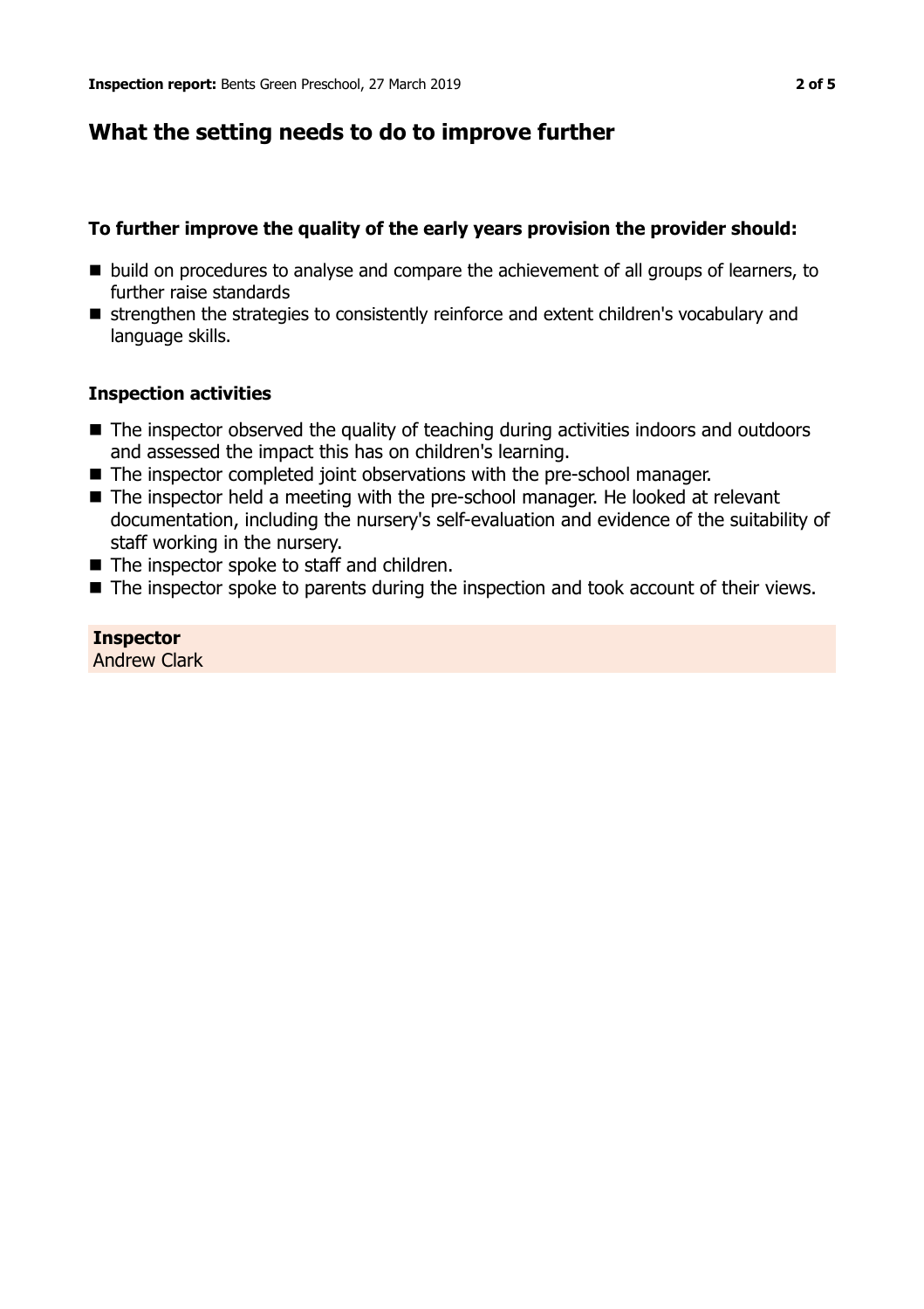## **Inspection findings**

### **Effectiveness of leadership and management is good**

The manager provides strong and purposeful guidance to the well-qualified staff. This has ensured the pre-school has maintained the quality of its work through a period of some staffing issues. Staff, parents and children contribute to well-considered procedures for evaluating the effectiveness of the pre-school. The manager and staff have made good use of training, including higher level qualifications, to strengthen the care and support they provide. Arrangements for safeguarding are effective. There are rigorous procedures to ensure staff are suitable to work with children. Staff are trained in child protection and have an up-to-date knowledge of how to identify and address any concerns. Staff are extremely vigilant and ensure children play in a safe environment indoors and out.

### **Quality of teaching, learning and assessment is good**

Staff work closely with parents to help children to make a secure start to their learning. They work consistently with parents to identify children's developing interests and enthusiasms. They make good use of the information to plan activities, which build on these interests and help them reach the next steps in their learning. Staff stimulate children's curiosity and encourage them to try new experiences, such as creating unusual prints and paint trails by rolling different sized balls in a tray. They encourage children to explore the natural areas of the small garden area and plant and grow their own flowers.

#### **Personal development, behaviour and welfare are good**

Children are polite and friendly. Staff consistently set a very good example for children to follow. They encourage children to show patience and consideration towards others. Parents say that the home visits staff make before children start at the pre-school contributes well to children's positive experiences. They support children to understand the consequences of their behaviour and to be attentive to the needs of others. Children learn to cooperate well with each other. Staff help children to be increasingly independent and prepare them well for starting school. For example, children choose their own toys and tidy up after themselves when they finish an activity. They know the importance of washing their hands carefully before eating. They learn to manage their own safety, for example, when they cut and prepare their own fruit snacks or when they ride their vehicles in and out of others in the outdoor area. They are physically active and enjoy climbing, balancing, jumping and dancing activities. The pre-school staff encourage children to be involved in charitable activities and to understand that others benefit from their kindness.

## **Outcomes for children are good**

Children develop the skills they need for their future learning effectively. They learn to follow a story carefully and anticipate what will happen next. Children have many opportunities to develop mark-making and early reading and writing skills. For example, they make good use of the mark-making and drawing resources readily available indoors and out. Children progress well in their number and counting. For instance, they count and sort small toy animals by colour and size.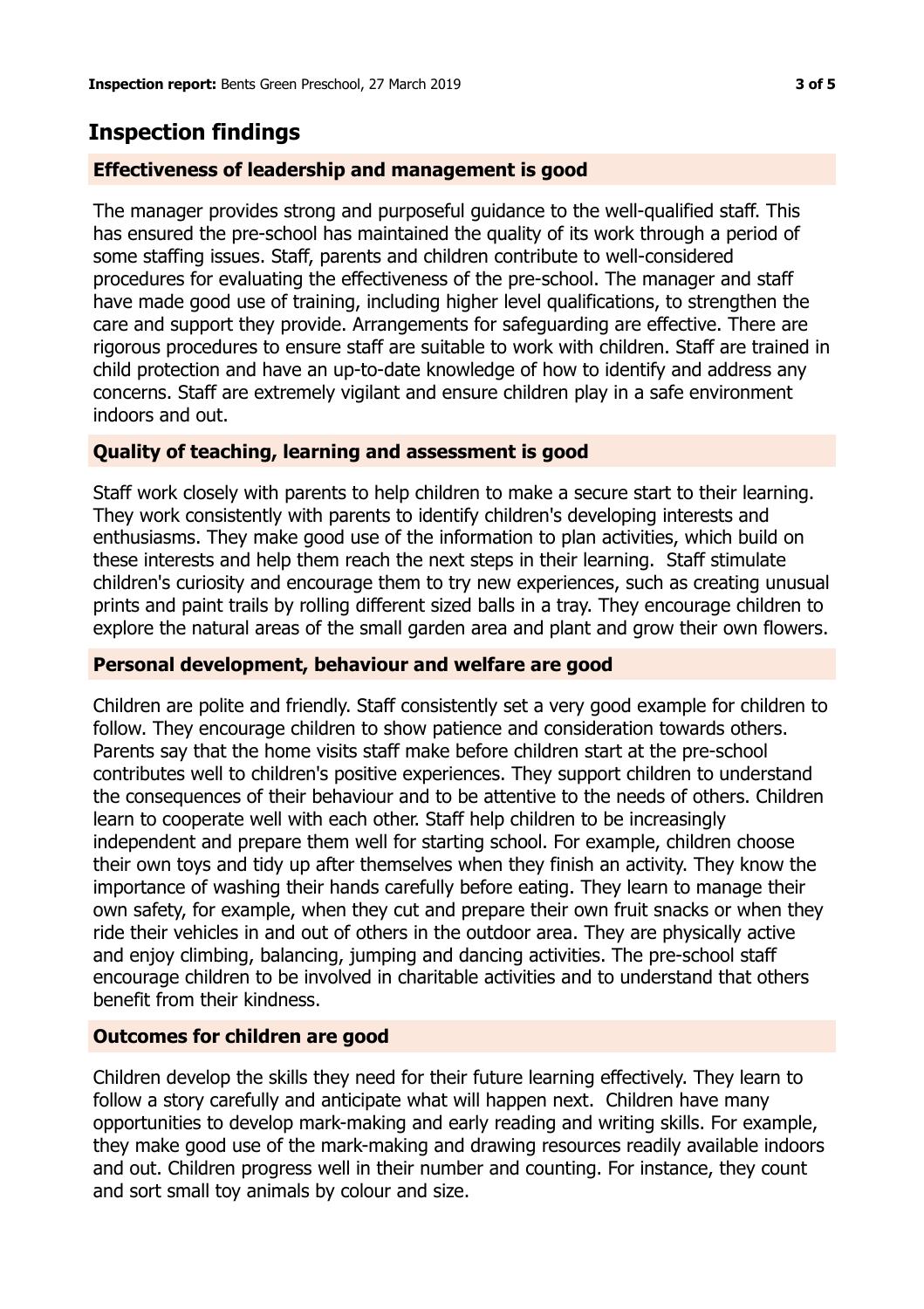## **Setting details**

| Unique reference number                             | 300771                                      |  |
|-----------------------------------------------------|---------------------------------------------|--|
| <b>Local authority</b>                              | Sheffield                                   |  |
| <b>Inspection number</b>                            | 10072756                                    |  |
| <b>Type of provision</b>                            | Childcare on non-domestic premises          |  |
| <b>Registers</b>                                    | Early Years Register                        |  |
| Day care type                                       | Sessional day care                          |  |
| Age range of children                               | $2 - 4$                                     |  |
| <b>Total number of places</b>                       | 28                                          |  |
| Number of children on roll                          | 42                                          |  |
| Name of registered person                           | Bents Green Preschool (Sheffield) Committee |  |
| <b>Registered person unique</b><br>reference number | RP909029                                    |  |
| Date of previous inspection                         | 20 May 2016                                 |  |
| <b>Telephone number</b>                             | 07714502472                                 |  |

Bents Green Preschool registered in 1999. The pre-school employs seven members of childcare staff. Of these, three members of staff hold an early years qualification at level 3, two at level 6 and one at level 7. The pre-school opens from Monday to Friday during term time only. Sessions are from 9.15am until 12.15pm every day and 12.15pm until 2.45pm on Mondays. The pre-school provides funded early education for two-, three- and four-year-old children.

This inspection was carried out by Ofsted under sections 49 and 50 of the Childcare Act 2006 on the quality and standards of provision that is registered on the Early Years Register. The registered person must ensure that this provision complies with the statutory framework for children's learning, development and care, known as the early years foundation stage.

Any complaints about the inspection or the report should be made following the procedures set out in the guidance Complaints procedure: raising concerns and making complaints about Ofsted, which is available from Ofsted's website: www.ofsted.gov.uk. If you would like Ofsted to send you a copy of the guidance, please telephone 0300 123 4234, or email [enquiries@ofsted.gov.uk.](mailto:enquiries@ofsted.gov.uk)